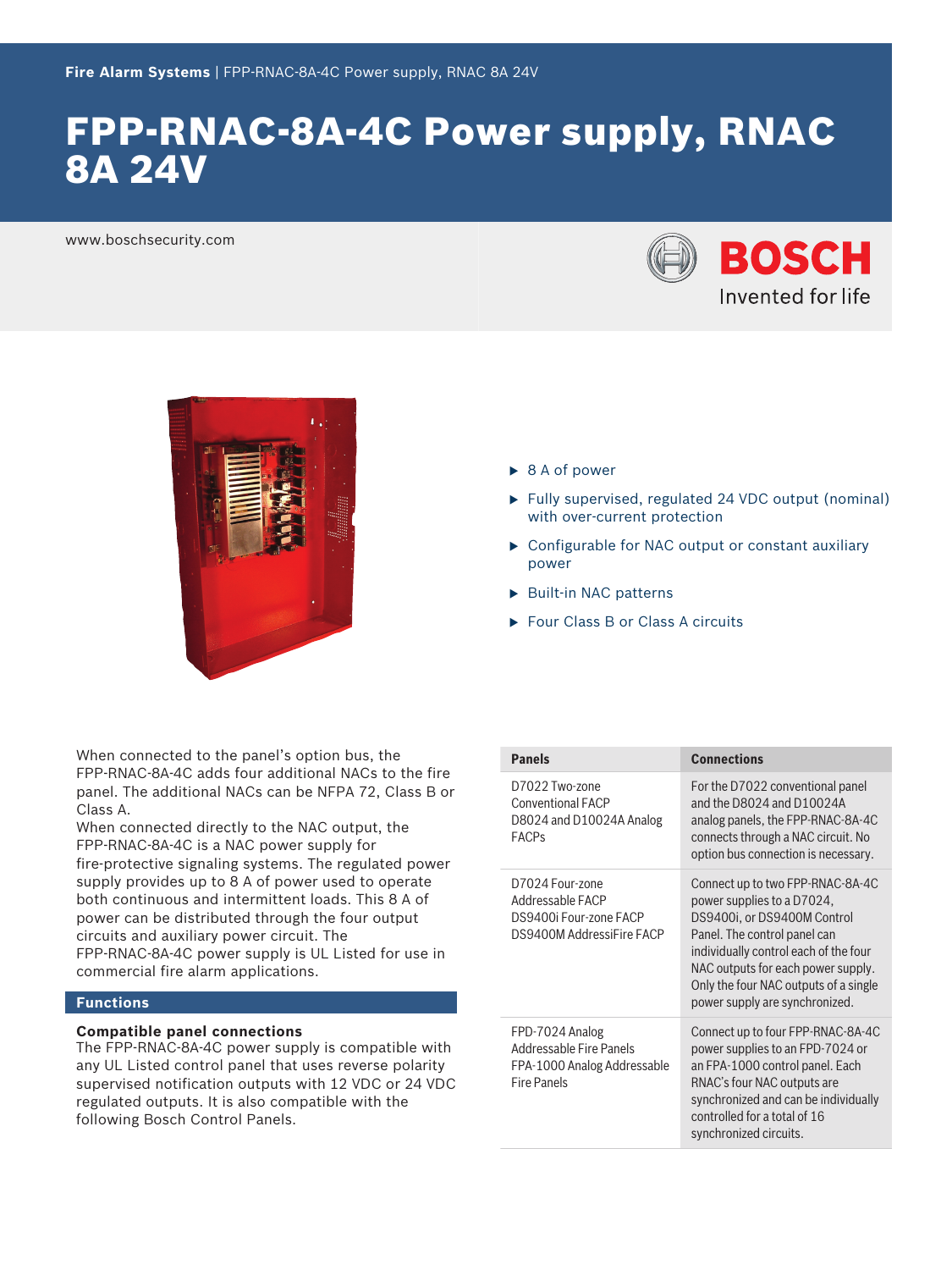### **NAC output patterns**

The NAC circuits can be set to produce the following output patterns:

- Steady
- Temporal Code 3
- Pulsed
- California March
- Wheelock Synch
- Gentex Synch
- System Sensor Synch

# **Status displays**

There are eight local status display LEDs on the power supply's printed circuit board that show the following conditions:

- AC OK
- System Trouble
- Ground Fault
- Input Active
- Trouble Output 1, 2, 3, and 4

# **DIP switch settings**

If connected to the fire alarm control panel's option bus, the power supply requires an option bus address. Set this address through the DIP switches.

- Set the DIP switches to choose:
	- NAC or power supply output
	- NAC Input Variable option
	- AC Delay Time

# **Certifications and approvals**

| Region |              | Regulatory compliance/quality marks                                |
|--------|--------------|--------------------------------------------------------------------|
| USA    | $\mathsf{U}$ | UL 864, Control Units and Accessories<br>for Fire Alarm Systems    |
|        | $\mathsf{U}$ | UL 1481, Power Supplies for Fire-Pro-<br>tective Signaling Systems |
|        | <b>FM</b>    | FPP-RNAC-8A-4C                                                     |
|        | <b>CSEM</b>  | see www.boschsecurity.com (the Bosch<br>website)                   |
|        | FDNY-<br>CoA | 6101                                                               |
|        | FDNY-<br>CoA | 6173                                                               |
|        |              |                                                                    |

# **Installation/configuration notes**



This product can expose you to chemicals including lead, which is known to the State of California to cause cancer and birth defects or other reproductive harm. For more information go to: [www.P65Warnings.ca.gov.](http://www.P65Warnings.ca.gov)

# **Compatible Products**

The FPP-RNAC-8A-4C is compatible with the D340 and D341 Door holders. For additional FPP-RNAC-8A-4C compatibility information, refer to the *Smoke Detector Compatibility List* (F01U010790) or the *NAC Compatibility List* (F01U010791).

# **Wiring**

All wiring is connected to the power supply board by lift-gate terminals that can accept up to 12 AWG (ISO 4 mm<sup>2</sup> ) wire.

| <b>Parts included</b> |                                                                                                                                                                                                                 |
|-----------------------|-----------------------------------------------------------------------------------------------------------------------------------------------------------------------------------------------------------------|
| Quantity              | <b>Component</b>                                                                                                                                                                                                |
| 1                     | FPP-RNAC-8A-4C board                                                                                                                                                                                            |
| $\mathbf{1}$          | AE4 Large Enclosure (red), vented                                                                                                                                                                               |
| 1                     | Lock set with two $\#1358$ (D102) keys (P/N:<br>F01U083084)                                                                                                                                                     |
| 4                     | $2.21$ k $\Omega$ end-of-line (EOL) resistors (P/N: F01U034504)<br>For retrofitting applications, allowable EOL values are in<br>the range of 1 kQ to 20 kQ                                                     |
| 1                     | Hardware pack<br>3 Cables (1 red and 1 black [14 AWG, 610 mm], 1 black<br>$[14$ AWG, 153 mm])<br>1 Grounding wire (green, 10 in.) with nut<br>3 Hex nuts with lock washers<br>7 standoffs and screws (mounting) |
| 1                     | Literature<br>Installation manual<br>Electronic document downloads (EDD)<br><b>Release Notes</b>                                                                                                                |

**Technical specifications**

# **Environmental Considerations**

Temperature (operating) +32°F to +120°F (0°C to +49°C)

**Inputs (NAC)**

Response Time (input to output) 10 ms maximum

# **Outputs (auxiliary)**

# Auxiliary

| Current (output)   | 750 mA maximum                      |
|--------------------|-------------------------------------|
| Voltage (output)   | 24 VDC (regulated)                  |
| <b>NAC</b>         |                                     |
| Output per circuit | 2.5 A maximum                       |
| Output (total)     | 8 A (all NAC and auxiliary outputs) |
| Voltage (output)   | 24 VDC (regulated)                  |
| Voltage (standby)  | 5 VDC (regulated)                   |
| NAC (power supply) |                                     |

| Compatibility range | 19.6 VDC to 27.5 VDC |
|---------------------|----------------------|
| Current (output)    | 1.3 A maximum        |
| Inrush current      | 25 A at $<$ 40 ms    |
| Voltage (output)    | 24 VDC nominal       |